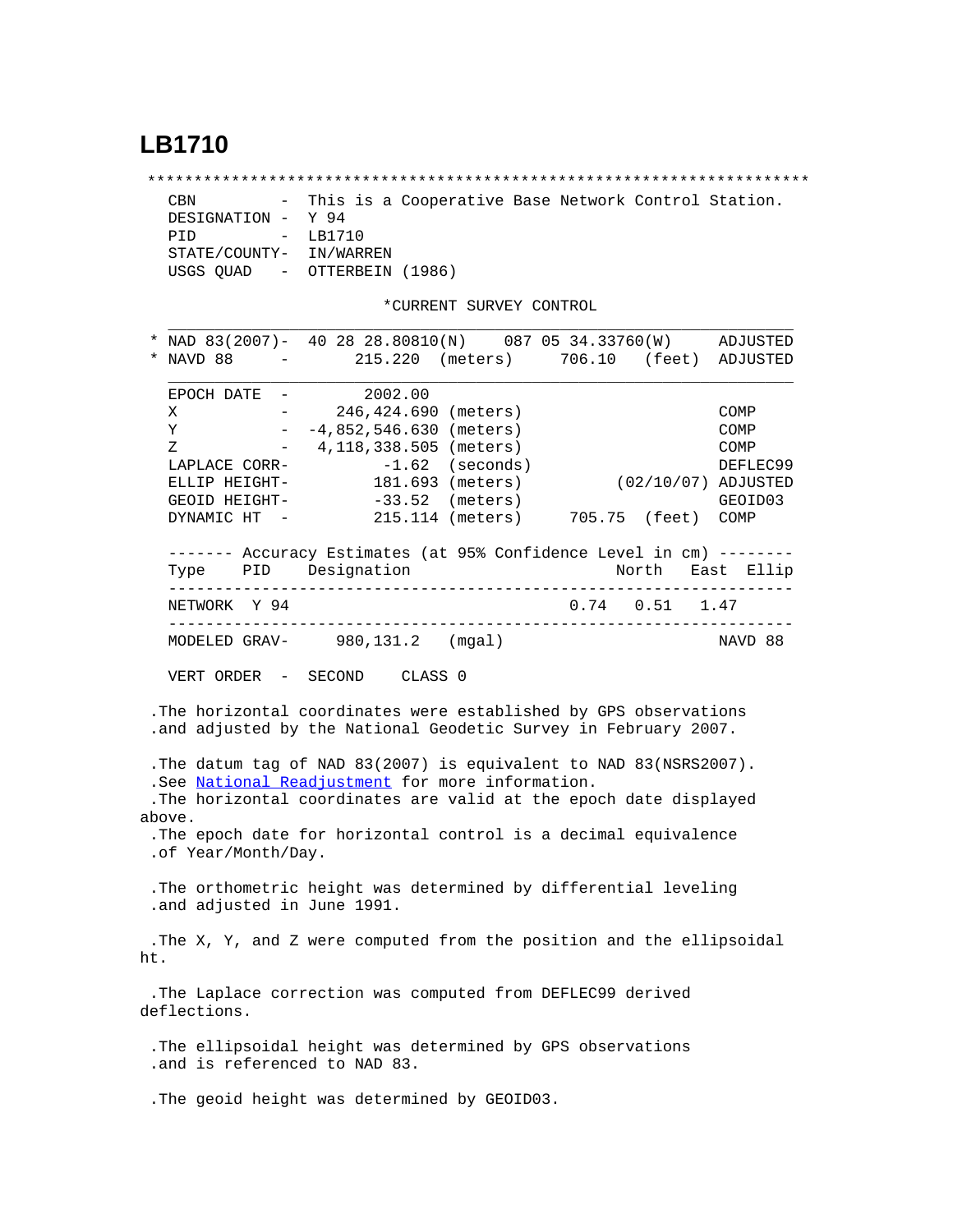.The dynamic height is computed by dividing the NAVD 88 .geopotential number by the normal gravity value computed on the .Geodetic Reference System of 1980 (GRS 80) ellipsoid at 45 .degrees latitude (g = 980.6199 gals.).

.The modeled gravity was interpolated from observed gravity values.

| $\ddot{i}$ |    |                  | North                          |              | East             |     | Units Scale Factor |         |
|------------|----|------------------|--------------------------------|--------------|------------------|-----|--------------------|---------|
| Converg.   |    |                  |                                |              |                  |     |                    |         |
| ;SPC IN W  |    | $\sim$ 100 $\mu$ | 580, 222. 779                  |              | 899,191.189      | MT  | 0.99996667         | $-0$ 00 |
| 22.3       |    |                  |                                |              |                  |     |                    |         |
| ;SPC IN W  |    |                  | $-1,903,614.23$ $2,950,096.43$ |              |                  | sFT | 0.99996667         | $-0.00$ |
| 22.3       |    |                  |                                |              |                  |     |                    |         |
| ; UTM      | 16 |                  | $-4,480,447.133$               |              | 492,127.675      | MT  | 0.99960076         | $-0$ 03 |
| 37.0       |    |                  |                                |              |                  |     |                    |         |
|            |    |                  |                                |              |                  |     |                    |         |
|            |    |                  | - Elev Factor                  |              | x Scale Factor = |     | Combined Factor    |         |
| !SPC IN W  |    | $\sim$           | $0.99997150 \times$            |              | 0.99996667 =     |     | 0.99993817         |         |
| ! UTM      | 16 | $\sim$ $-$       | 0.99997150                     | $\mathbf{x}$ | 0.99960076       | $=$ | 0.99957227         |         |

SUPERSEDED SURVEY CONTROL

| NAD 83(1997)- 40 28 28.80805(N) |  | 087 05 34.33755(W) AD( |                     |                 | ΙA  |
|---------------------------------|--|------------------------|---------------------|-----------------|-----|
| ELLIP H (01/19/05) 181.700 (m)  |  |                        | GP(                 | $\rightarrow$ 4 |     |
|                                 |  |                        |                     |                 |     |
| NAVD 88 (01/19/05) 215.22 (m)   |  |                        | 706.1 (f) LEVELING  |                 | - 3 |
| NGVD 29 (??/??/92) 215.295 (m)  |  |                        | 706.35 (f) ADJ UNCH |                 | -2  |
|                                 |  |                        |                     |                 |     |

 .Superseded values are not recommended for survey control. .NGS no longer adjusts projects to the NAD 27 or NGVD 29 datums. .[See file dsdata.txt](http://www.ngs.noaa.gov/cgi-bin/ds_lookup.prl?Item=HOW_SUP_DET) to determine how the superseded data were derived.

 \_U.S. NATIONAL GRID SPATIAL ADDRESS: 16TDK9212880447(NAD 83) \_MARKER: DB = BENCH MARK DISK \_SETTING: 7 = SET IN TOP OF CONCRETE MONUMENT \_SP\_SET: SET IN TOP OF CONCRETE MONUMENT \_STAMPING: Y 94 1946 \_MARK LOGO: CGS \_MAGNETIC: N = NO MAGNETIC MATERIAL \_STABILITY: C = MAY HOLD, BUT OF TYPE COMMONLY SUBJECT TO +STABILITY: SURFACE MOTION \_SATELLITE: THE SITE LOCATION WAS REPORTED AS SUITABLE FOR +SATELLITE: SATELLITE OBSERVATIONS - October 24, 2007

| HISTORY | - Date          | Condition  | Report By |  |
|---------|-----------------|------------|-----------|--|
| HISTORY | - 1946          | MONUMENTED | CGS       |  |
| HISTORY | - 20030624 GOOD |            | IN-099    |  |
| HISTORY | - 20071024 GOOD |            | INDIV     |  |

## STATION DESCRIPTION

 'DESCRIBED BY COAST AND GEODETIC SURVEY 1946 '1 MI S FROM OTTERBEIN. 'ABOUT 0.95 MILE SOUTH ALONG A BLACK TOP ROAD FROM THE NEW YORK,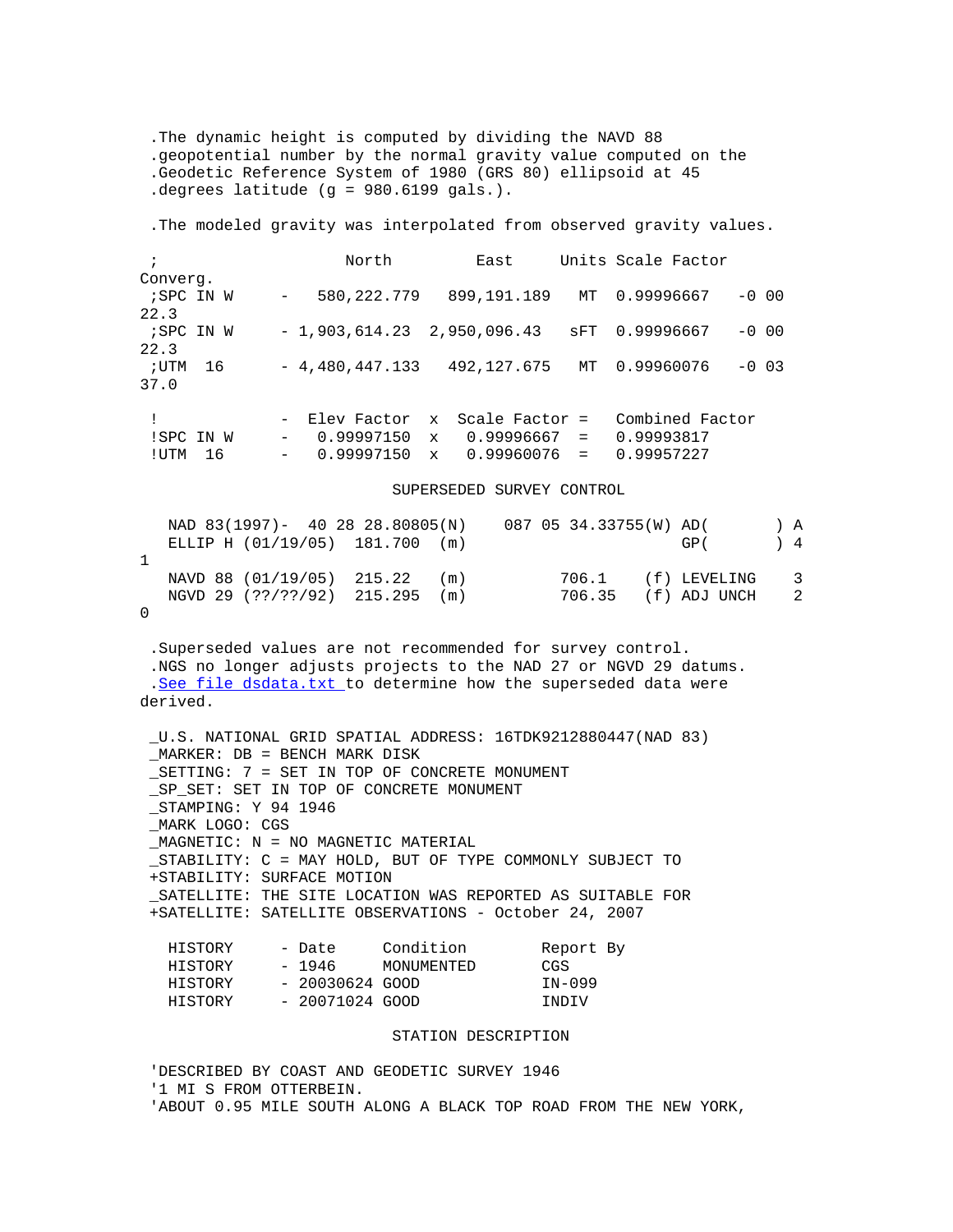'CHICAGO AND ST. LOUIS RAILROAD STATION AT OTTERBEIN, AT A ROAD 'LEADING WEST AT THE BENTON-WARREN COUNTY LINE, 29 FEET SOUTH OF 'THE CENTER LINE OF THE GRAVEL ROAD LEADING WEST, 25 FEET WEST 'OF THE CENTER LINE OF THE BLACK TOP ROAD, 26 FEET SOUTHEAST OF 'A 12 INCH ASH TREE, 2.5 FEET SOUTH OF A FENCE CORNER POST, IN 'THE FENCE LINE, AND ABOUT 1 FOOT BELOW THE ROAD, AND 2 FEET NORTH 'OF A WHITE WOODEN WITNESS POST. A STANDARD DISK, STAMPED Y 94 '1946 AND SET IN THE TOP OF A CONCRETE POST PROJECTING 4 INCHES 'ABOVE GROUND.

## STATION RECOVERY (2003)

'RECOVERY NOTE BY TIPPECANOE COUNTY INDIANA 2003 (ZEB)

 'THE STATION IS LOCATED ABOUT 15 MI SOUTHEAST OF FOWLER, 3.5 MI WEST 'FROM MONTMORENCI AND 1 MI SOUTH FROM OTTERBEIN. OWNERSHIP--DAVE 'GEPHARI.

 'TO REACH THE STATION FROM THE INTERSECTION OF STATE ROAD 26 AND WARREN

 'COUNTY ROAD 1200E AT THE TIPPECANOE/WARREN COUNTY LINE, GO NORTH FOR 'ABOUT 1.9 MI ON CR 1200E TO BENTON COUNTY ROAD 900S AND THE STATION.  $\mathcal{I}$ 

 'THE STATION IS IN A 9-INCH SQUARE CONCRETE POST FLUSH WITH GROUND. 'LOCATED 28 FT SOUTH OF THE CENTERLINE OF BENTON COUNTY ROAD 900S, 26 'FT WEST OF THE CENTERLINE OF WARREN COUNTY ROAD 1200E, 93.5 FT 'SOUTHEAST OF A MAGNAIL IN POWER POLE (MAGNAIL IN SOUTHWEST SIDE OF 'POLE, 1.5 FT ABOVE GROUND), 47.5 FT SOUTHWEST OF AN 18-INCH SQUARE 'CONCRETE POST PROJECTING 4 FT ABOVE GROUND, 20.9 FT NORTH OF A POWER 'POLE, 12.3 FT NORTH OF A TELEPHONE BOX AND 2 FT EAST OF A WITNESS 'POST.

STATION RECOVERY (2007)

 'RECOVERY NOTE BY INDIVIDUAL CONTRIBUTORS 2007 (CK) 'RECOVERED IN GOOD CONDITION.

 $\mathcal{I}$ 

1 National Geodetic Survey, Retrieval Date = JANUARY 15, 2008